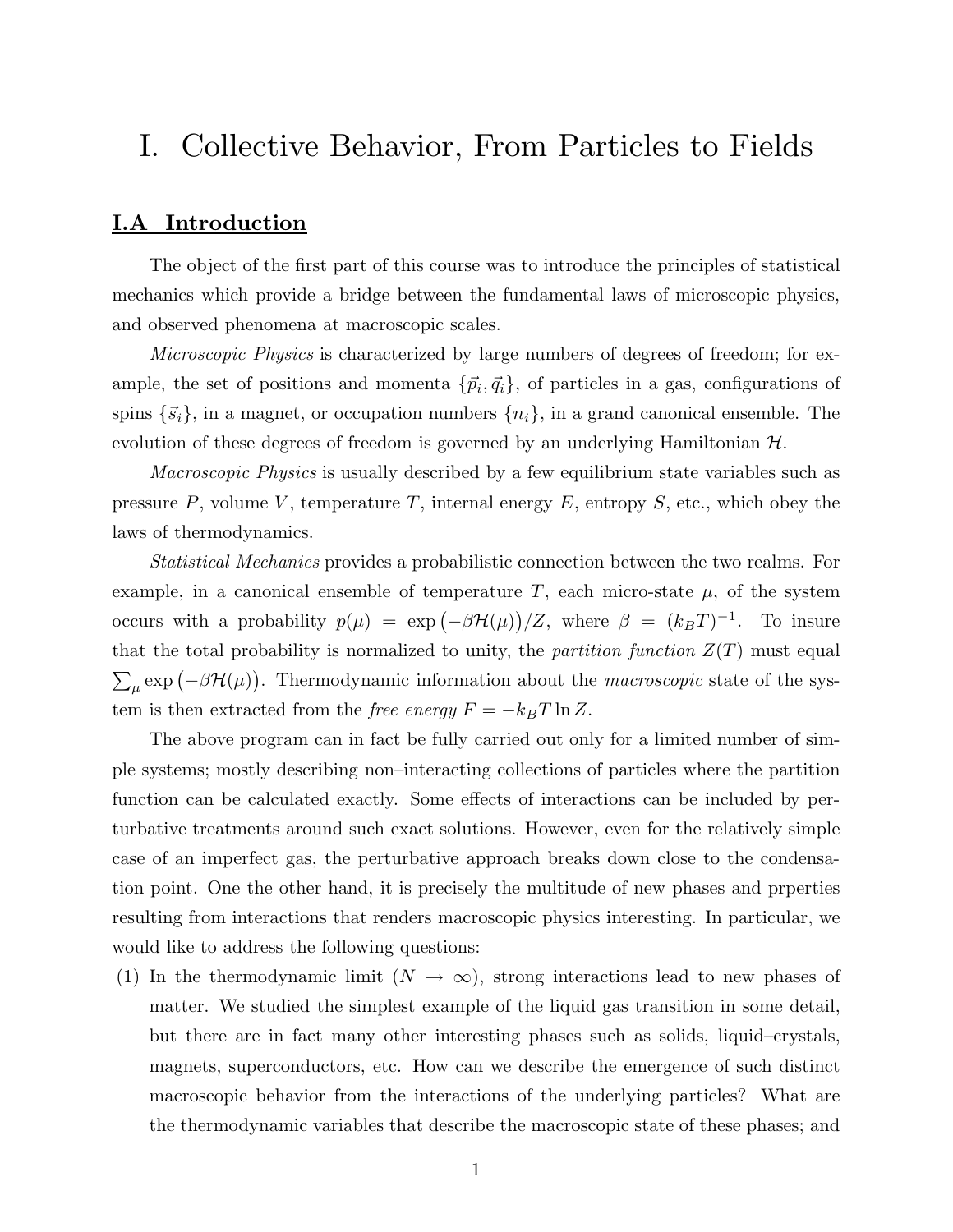what are their identifying signatures in measurements of bulk response functions (heat capacity, susceptibility, etc.)?

(2) What are the characteristic low energy excitations of the system? As in the case of phonons in solids or in superfluid helium, low energy excitations are typically collective modes, which involve the coordinated motions of many microscopic degrees of freedom (particles). These modes are easily excited by thermal fluctuations, and probed by scattering experiments.

The underlying microscopic Hamiltonian for the interactions of particles is usually quite complicated, making an *ab initio* particulate approach to the problem intractable. However, there are many common features in the macroscopic behavior of many such systems that can still be fruitfully studied by the methods of statistical mechanics. Although, the interactions between particles are very different at the microscopic scale, one may hope that averaging over sufficiently many particles leads to a simpler description. (In the same sense that the central limit theorem ensures that the sum over many random variables has a simple Gaussian distribution.) This expectation is indeed justified in many cases where the collective behavior of the interacting system becomes more simple at long wavelengths and long times. (This is sometimes called hydrodynamic limit by analogy to the Navier–Stokes equations for a fluid of particles.) The averaged variables appropriate to these length and time scales are no longer the discrete set of particle degrees of freedom, but slowly varying continuous fields. For example, the velocity field that appears in the Navier–Stokes equations is quite distinct from the velocities of the individual particles in the fluid. Hence the productive method for the study of collective behavior in interacting systems is the Statistical Mechanics of Fields. Thus the program of this course is,

• Goal: To learn to describe and classify states of matter, their collective properties, and the mechanisms for transforming from one phase to another.

• **Tools:** Methods of classical field theories; use of symmetries, treatment of nonlinearities by perturbation theory, and the renormalization group (RG) method.

• Scope: To provide sufficient familiarity with the material so that you can follow the current literature on such subjects as phase transitions, growth phenomena, polymers, superconductors, etc.

### **I.B** Phonons and Elasticity

The theory of elasticity represents one of the simplest examples of a field theory. We shall demonstrate how certain properties of an elastic medium can be obtained, either by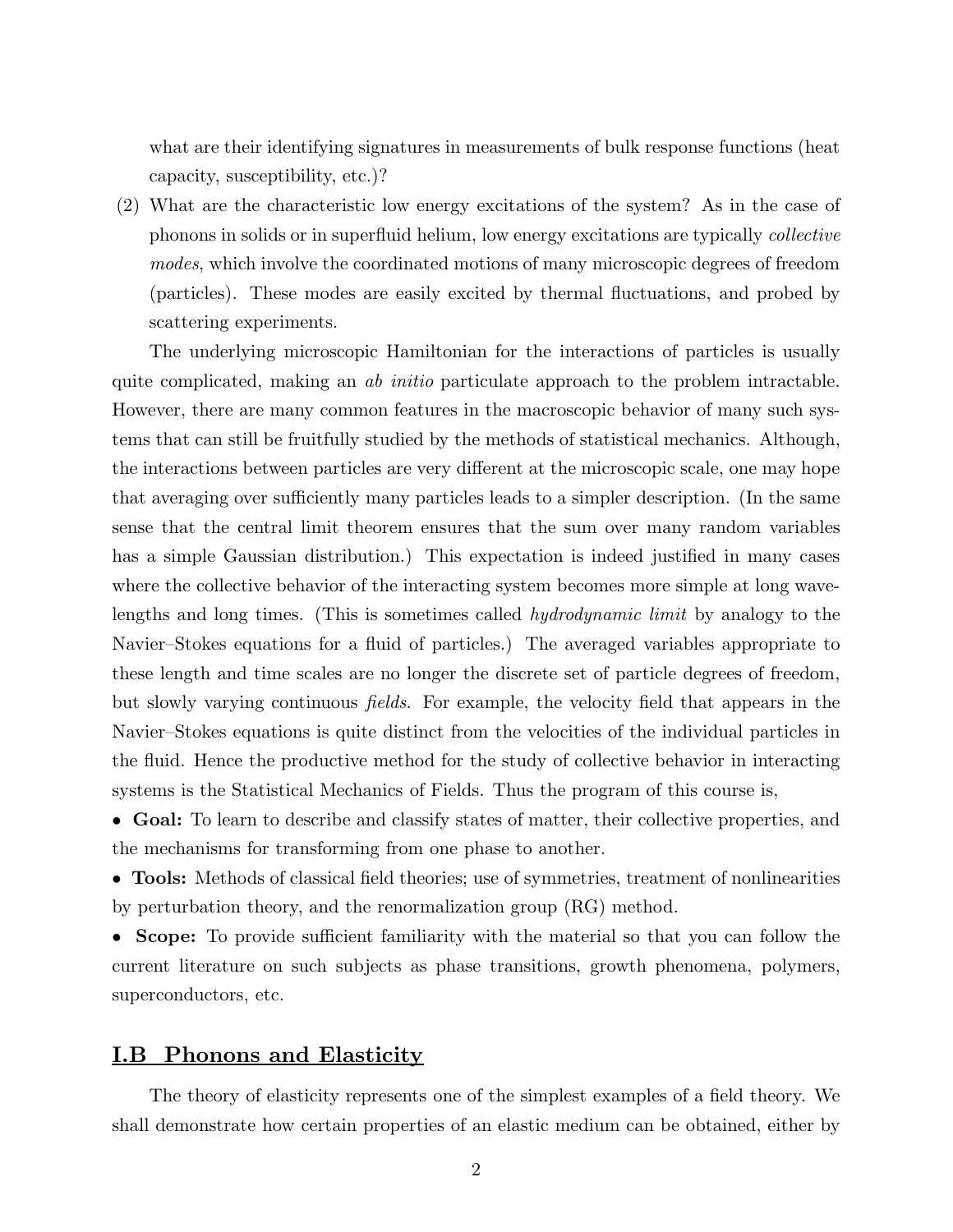the complicated method of starting from first principles, or by the much simpler means of appealing to symmetries of the problem. As such, it represents a prototype of how much can be learned from a phenomenological approach. The actual example has little to do with the topics that will be covered in this course, but it fully illustrates the methodology that will be employed. The problem of computing the low temperature heat capacity of a solid can be studied by both *ab initio* and *phenomenological* methods.

(i) Ab initio (particulate) approach: Calculating the heat capacity of a solid material from first principles is rather complicated. We breifly sketch some of the steps:

• The *ab initio* starting point is the Schrödinger equation for electrons and ions which can only be treated approximately, say by a density functional formalism. Instead, we start with a many body potential energy for the *ionic* coordinates  $V(\vec{q}_1, \vec{q}_2, \dots, \vec{q}_N)$ , which may itself be the outcome of such a quantum mechanical treatment.

• Ideal lattice positions at zero temperature are obtained by minimizing  $\mathcal V$ , typically forming a lattice  $\vec{q}^*(\ell, m, n) = [\ell \hat{a} + m \hat{b} + n \hat{c}] \equiv \vec{q}^*_{\vec{r}},$  where  $\vec{r} = {\ell, m, n}$  is a triplet of integers, and  $\hat{a}$ ,  $\hat{b}$ , and  $\hat{c}$  are unit vectors.

• Small fluctuations about the ideal positions (due to finite temperature or quantum effects) are included by setting  $\vec{q}_{\vec{r}} = \vec{q}^*_{\vec{r}} + \vec{u}(\vec{r})$ . The cost of deformations in the potential energy is given by

$$
\mathcal{V} = \mathcal{V}^* + \frac{1}{2} \sum_{\substack{\vec{r}, \vec{r}' \\ \alpha, \beta}} \frac{\partial^2 \mathcal{V}}{\partial q_{\vec{r}, \alpha} \partial q_{\vec{r}', \beta}} u_{\alpha}(\vec{r}) u_{\beta}(\vec{r}') + O(u^3), \tag{I.1}
$$

where the indices  $\alpha$  and  $\beta$  denote spatial components. (Note that the first derivative of  $V$  vanishes at the equilibrium position.) The full Hamiltonian for small deformations is obtained by adding the kinetic energy  $\sum_{\vec{r},\alpha} p_{\alpha}(\vec{r})^2/2m$  to eq.(I.1), where  $p_{\alpha}(\vec{r})$  is the momentum conjugate to  $u_{\alpha}(\vec{r})$ .

• The next step is to find the normal modes of vibration (phonons) by diagonalizing the matrix of derivatives. Since the ground state configuration is a regular lattice, the elements of this matrix must satisfy various translation and rotation symmetries. For example, they can only depend on the difference between the position vectors of ions  $\vec{r}$  and  $\vec{r}'$ , i.e.

$$
\frac{\partial^2 V}{\partial q_{\vec{r},\alpha} \partial q_{\vec{r}',\beta}} = K_{\alpha\beta}(\vec{r} - \vec{r}'). \tag{I.2}
$$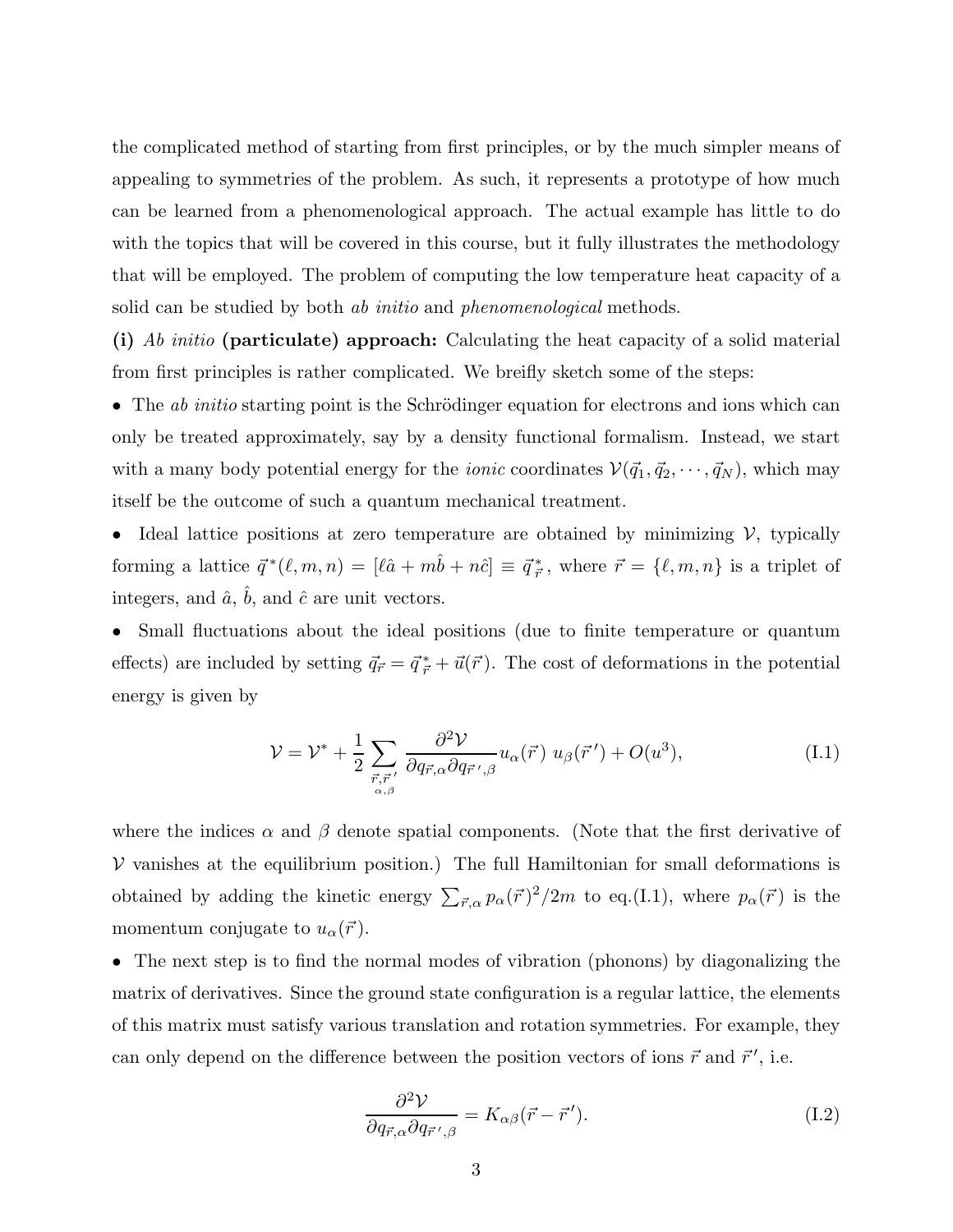This translational symmetry allows us to at least partially diagonalize the Hamiltonian by using the Fourier modes,

$$
u_{\alpha}(\vec{r}) = \sum_{\vec{k}}' \frac{e^{i\vec{k}\cdot\vec{r}}}{\sqrt{N}} u_{\alpha}(\vec{k}).
$$
\n(1.3)

(Only wavevectors  $\vec{k}$  inside the first *Brillouin zone* contribute to the sum.) The Hamiltonian then reads

$$
\mathcal{H} = \mathcal{V}^* + \frac{1}{2} \sum_{\vec{k}, \alpha, \beta} \left[ \frac{|p_{\alpha}(\vec{k})|^2}{m} + K_{\alpha\beta}(\vec{k}) u_{\alpha}(\vec{k}) u_{\beta}(\vec{k})^* \right]. \tag{I.4}
$$

While the precise form of the Fourier transformed matrix  $K_{\alpha\beta}(\vec{k})$  is determined by the microscopic interactions, it has to respect the underlying symmetries of the crystallographic point group. Let us assume that diagonalizing this  $3 \times 3$  matrix yileds eigenvalues  $\{\kappa_\alpha(k)\}$ The quadratic part of the Hamiltonian is now decomposed into a set of independent (non– interacting) harmonic oscillators.

• The final step is to quantize each oscillator, leading to

$$
\mathcal{H} = \mathcal{V}^* + \sum_{\vec{k},\alpha} \hbar \omega_\alpha(\vec{k}) \left( n_\alpha(\vec{k}) + \frac{1}{2} \right), \tag{I.5}
$$

where  $\omega_\alpha(\vec{k}) = \sqrt{\kappa_\alpha(\vec{k})/m}$ , and  $\{n_\alpha(\vec{k})\}$  are the set of occupation numbers. The average energy at a temperature  $T$  is given by

$$
E(T) = \mathcal{V}^* + \sum_{\vec{k},\alpha} \hbar \omega_\alpha(\vec{k}) \left( \left\langle n_\alpha(\vec{k}) \right\rangle + \frac{1}{2} \right), \tag{I.6}
$$

bers are given by  $\langle n_{\alpha}(\vec{k})\rangle = 1/(\exp(\frac{\hbar\omega_{\alpha}}{k_BT}) - 1)$ . Clearly  $E(T)$ , and other macroscopic where we know from elementary statistical mechanics that the average occupation numfunctions, have a complex behavior, dependent upon microscopic details through  $\{\kappa_{\alpha}(k)\}.$ Are there any features of these functions (e.g. the functional dependence as  $T \to 0$ ) that are independent of microscopic features? The answer is positive, and illustrated with a one dimensional example.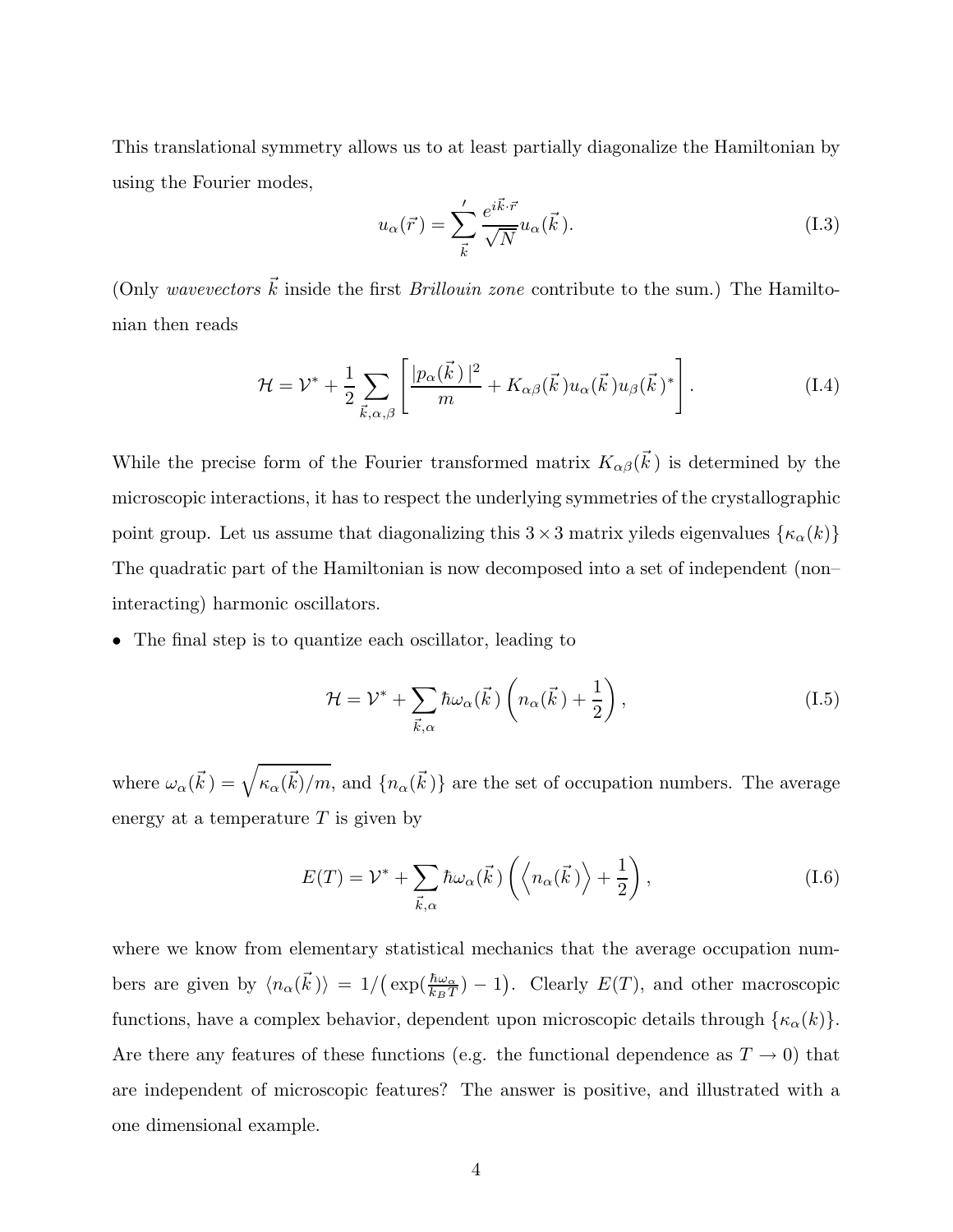

I.1. Displacements of a one–dimensional chain, and coarse–graining.

Consider a chain of particles, constrained to move in one dimension. A most general quadratic potential energy for deformations  $\{u_n\}$ , around an average separation of a, is

$$
\mathcal{V} = \mathcal{V}^* + \frac{K_1}{2} \sum_n (u_{n+1} - u_n)^2 + \frac{K_2}{2} \sum_n (u_{n+2} - u_n)^2 + \cdots
$$
 (I.7)

The decomposition to normal modes is obtained via

$$
u_n = \int_{-\pi/a}^{\pi/a} \frac{dk}{2\pi} e^{-ikna} u(k), \quad \text{where} \quad u(k) = a \sum_n e^{ikna} u_n . \tag{I.8}
$$

(Note the difference in normalizations from eq. (I.3).) The resulting potential energy is,

$$
\mathcal{V} = \mathcal{V}^* + \frac{K_1}{2} \sum_n \int_{-\pi/a}^{\pi/a} \frac{dk}{2\pi} \frac{dk'}{2\pi} (e^{ika} - 1)(e^{ik'a} - 1)e^{-i(k+k')na} u(k)u(k') + \cdots
$$
 (I.9)

Using the identity  $\sum_{n} e^{-i(k+k')na} = \delta(k+k')2\pi/a$ , and noting that  $u(-k) = u^*(k)$ , we obtain

$$
\mathcal{V} = \mathcal{V}^* + \frac{1}{2a} \int_{-\pi/a}^{\pi/a} \frac{dk}{2\pi} \left[ K_1(2 - 2\cos ka) + K_2(2 - 2\cos 2ka) + \cdots \right] |u(k)|^2.
$$
 (I.10)

The frequency of normal modes, given by  $\omega(k) = \sqrt{[2K_1(1 - \cos ka) + \cdots]/m}$ , is depicted below. In the limit  $k \to 0$ ,  $\omega(k) \to v|k|$ , where the 'sound velocity' v equals  $a\sqrt{\overline{K}/m}$  (see below).

The internal energy of these excitations, for a chain of  $N$  particles, is

$$
E(T) = \mathcal{V}^* + Na \int_{-\pi/a}^{\pi/a} \frac{dk}{2\pi} \frac{\hbar \omega(k)}{\exp\left(\hbar \omega(k)/k_B T\right) - 1}.
$$
 (I.11)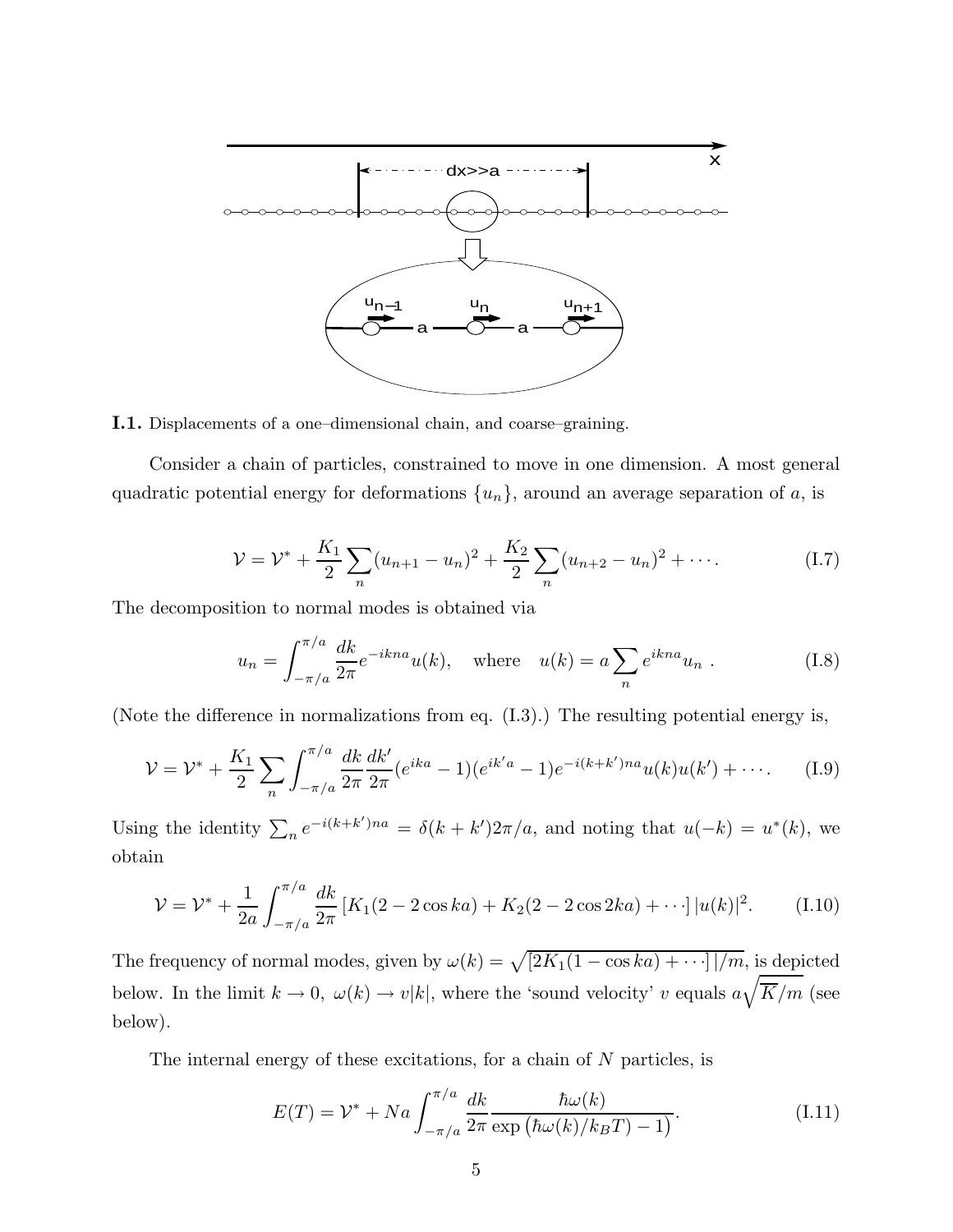

I.2. The dispersion of phonon modes for a linear chain.

As  $T \to 0$ , only modes with  $\hbar \omega(k) < k_B T$  are excited. Hence only the  $k \to 0$  part of the excitation spectrum is important and  $E(T)$  simplifies to

$$
E(T) = \mathcal{V}^* + Na \int_{-\infty}^{\infty} \frac{dk}{2\pi} \frac{\hbar v|k|}{\exp(\hbar v|k|/k_B T) - 1} = \mathcal{V}^* + Na \frac{\pi^2}{6\hbar v}(k_B T)^2.
$$
 (I.12)

#### Note:

(1) The full spectrum of excitation energies is

$$
\frac{K(k)}{2} = K_1(1 - \cos ka) + K_2(1 - \cos 2ka) + \dots \Longrightarrow \frac{\bar{K}}{2}k^2 \quad \text{as} \quad k \to 0,\tag{I.13}
$$

Further neighbor interactions change the speed of sound, but not the form of the dispersion relation as  $k \to 0$ .

- (2) The heat capacity  $C(T) = dE/dT$  is proportional to T. This dependence is a universal property, i.e. not material specific, and independent of the choice of the interatomic interactions.
- (3) The  $T^2$  dependence of energy comes from excitations with  $k \to 0$  (or  $\lambda \to \infty$ ), i.e. from collective modes involving many particles. These are precisely the modes for which statistical considerations may be meaningful.

(ii) Phenomenological (field) approach: We now outline a mesoscopic approach to the same problem, and show how it provides additional insights and is easily generalized to higher dimensions. Typical excitations at low temperatures have wavelengths  $\lambda >$  $\lambda(T) \approx (\hbar v / kT) \gg a$ , where a is a lattice spacing. We can eliminate the unimportant short wavelength modes by an averaging process known as coarse graining. The idea is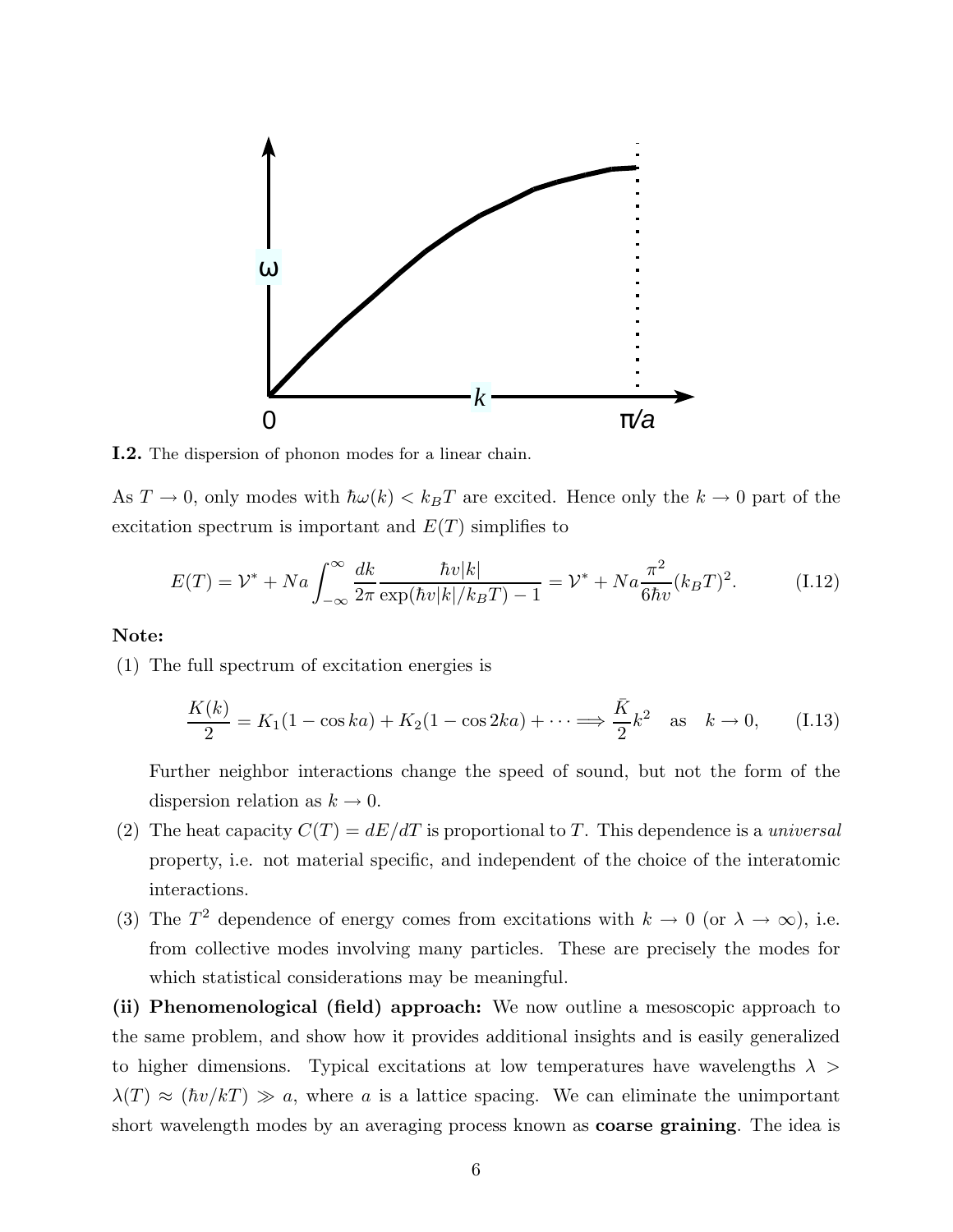consider a point x, and an interval  $a \ll dx \ll \lambda(T)$  around it (Fig. I.1). In dx all the displacements u are approximately the same; and we can define an average deformation field  $u(x)$ . The kinetic energy is now related to the density  $\rho = m/a$  via  $\rho \int dx \dot{u}(x)^2/2$ . Note that  $u(x)$  is treated as a continuous function, but it certainly does not have any variations over distances smaller than the lattice spacing a.

What is the most general potential energy functional  $\mathcal{V}[u]$ , for the chain? A priori, we don't know much about the form of  $\mathcal{V}[u]$ , but we can construct it using the following general principles:

 $\int dx \Phi(u(x), du/dx, \dots)$ . Naturally, by including all derivatives we can also describe long-Locality: In most situations, the interactions between particles are short range, allowing us to define a potential energy *density*  $\Phi$  at each point x, with  $\mathcal{V}[u] =$ range interactions. In this context, the term *locality* implies that the higher derivative terms are less significant.

Translational symmetry: A uniform translation of the chain does not change its internal energy, and hence the energy density must satisfy the constraint  $\Phi[u(x) + c] = \Phi[u(x)]$ . This implies that  $\Phi$  cannot depend directly on  $u(x)$ , but only on its derivatives  $du/dx$ ,  $d^2u/dx^2, \cdots$ 

**Stability:** Since the fluctuations are around the *equilibrium* solution, there can be no linear terms in  $u$  or its derivatives. (Stability further requires that the quadratic part of  $\mathcal{V}[u]$  must be positive definite.)

The most general potential consistent with these constraints is

$$
\mathcal{V}[u] = \int dx \left[ \frac{K}{2} \left( \frac{\partial u}{\partial x} \right)^2 + \frac{L}{2} \left( \frac{\partial^2 u}{\partial x^2} \right)^2 + \dots + M \left( \frac{\partial u}{\partial x} \right)^3 + \dots \right], \tag{I.14}
$$

which after Fourier transformation gives

$$
\mathcal{V}[u] = \int \frac{dk}{2\pi} \left[ \frac{K}{2} k^2 + \frac{L}{2} k^4 + \cdots \right] |u(k)|^2
$$
  
-  $iM \int \frac{dk_1}{2\pi} \frac{dk_2}{2\pi} k_1 k_2 (k_1 + k_2) u(k_1) u(k_2) u(-k_1 - k_2) + \cdots$  (I.15)

As  $k \to 0$ , higher order gradient terms (such as L) become unimportant. Also, for small deformations we may neglect terms beyond second order in  $u$  (such as  $M$ ). Adding the kinetic energy, we get a simple one dimensional field theory, with a Hamiltonian

$$
\mathcal{H} = \frac{\rho}{2} \int dx \left[ \left( \frac{\partial u}{\partial t} \right)^2 + v^2 \left( \frac{\partial u}{\partial x} \right)^2 \right].
$$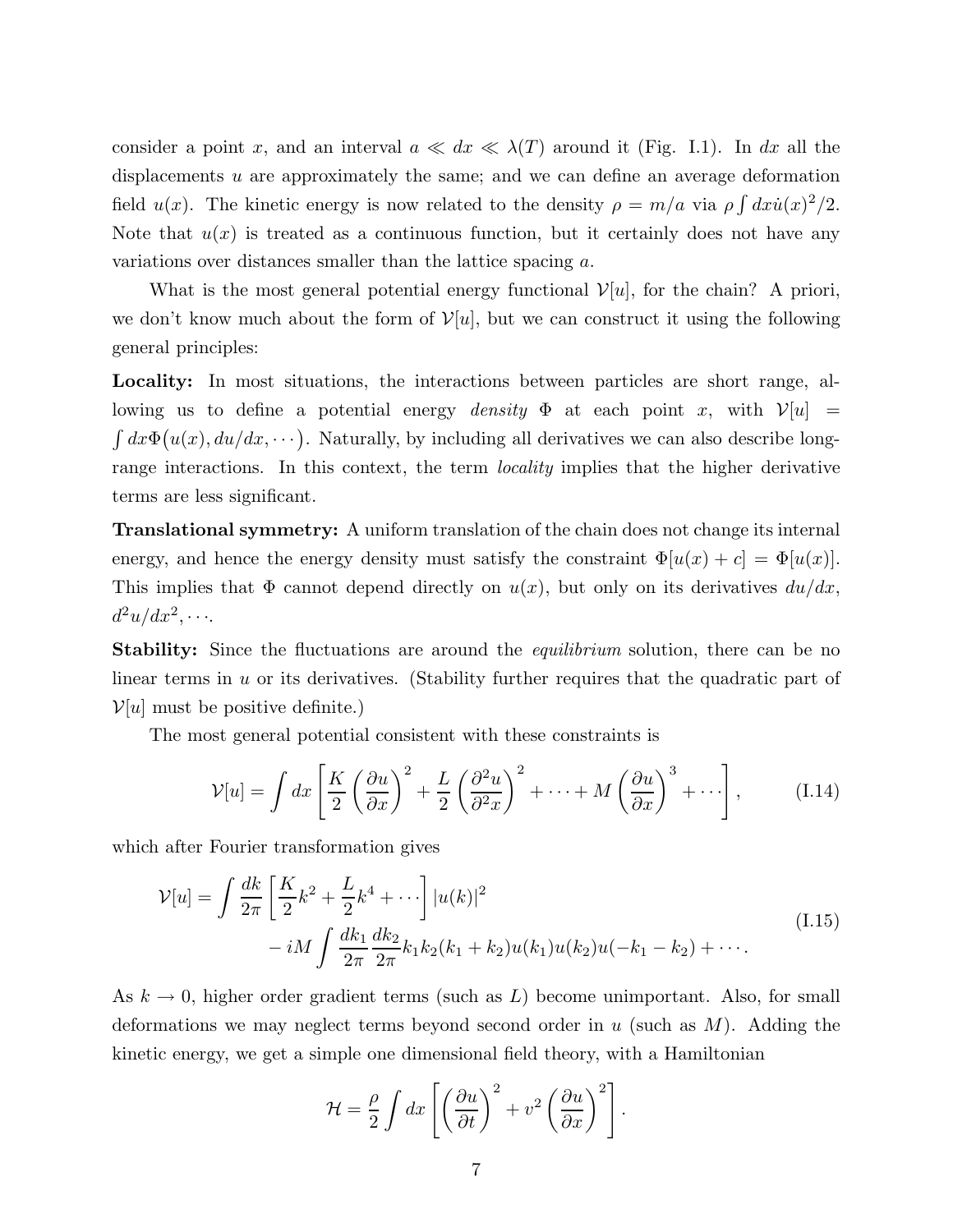and  $v = \sqrt{K/\rho}$ . While the phenomenological approach cannot tell us the value of these This is a one–dimensional elastic (string) theory with material dependent constants  $\rho$ parameters, it does show that the low energy excitations satisfy the dispersion relation  $\omega = v|k|.$ 

We can now generalize the elastic theory of the string to arbitrary dimensions d: The discrete particle deformations  $\vec{u}_n$  are coarse grained into a continuous deformation field  $\vec{u}(\vec{x})$ . For an *isotropic* material the potential energy  $\mathcal{V}[\vec{u}]$ , must be invariant under both rotations and translations  $u_{\alpha}(\vec{x}) \mapsto R_{\alpha\beta}u_{\beta}(\vec{x}) + c_{\alpha}$ , where  $R_{\alpha\beta}$  is a rotation matrix. A useful local quantity is the symmetric strain field,

$$
u_{\alpha\beta}(\vec{x}) = \frac{1}{2} \left( \frac{\partial u_{\alpha}}{\partial x_{\beta}} + \frac{\partial u_{\beta}}{\partial x_{\alpha}} \right), \tag{I.16}
$$

in terms of which the most general quadratic deformation Hamiltonian is

$$
\mathcal{H} = \sum_{\alpha,\beta} \int d^d \vec{x} \left[ \frac{\rho}{2} \frac{\partial u_{\alpha}}{\partial t} \frac{\partial u_{\alpha}}{\partial t} + \frac{2\mu}{2} u_{\alpha\beta} u_{\alpha\beta} + \frac{\lambda}{2} u_{\alpha\alpha} u_{\beta\beta} \right]. \tag{I.17}
$$

transparent in the Fourier basis,  $\vec{u}(\vec{k}) = \int d^d \vec{x} e^{i\vec{k} \cdot \vec{x}} \vec{u}(\vec{x})$ , since the Hamiltonian The elastic constants  $\mu$  and  $\lambda$  are known as *Lame coefficients*. Summing over the repeated indices ensures that the result is rotationally invariant. This rotational invariance is more

$$
\mathcal{H} = \int \frac{d^d \mathbf{k}}{(2\pi)^d} \left[ \frac{\rho}{2} |\dot{\vec{u}}(\vec{k})|^2 + \frac{\mu}{2} k^2 |\vec{u}(\vec{k})|^2 + \frac{\mu + \lambda}{2} (\vec{k} \cdot \vec{u}(\vec{k}))^2 \right],
$$
 (I.18)

manifestly includes only rotationally invariant quantities  $\vec{k} \cdot \vec{k}$ ,  $\vec{u} \cdot \vec{u}$ , and  $\vec{k} \cdot \vec{u}$ . We can further decompose the Hamiltonian into two types of sound modes: *longitudinal modes* where  $\vec{k} \parallel \vec{u}$ , with  $v_{\ell} = \sqrt{(2\mu + \lambda)/\rho}$ , and transverse modes with  $\vec{k} \perp \vec{u}$ , where  $v_t = \sqrt{\mu/\rho}$ . The internal energy is then given by

$$
E(t) = L^d \int \frac{d^d \mathbf{k}}{(2\pi)^d} \left[ \frac{\hbar v_\ell k}{\exp(\hbar v_\ell k / k_B T) - 1} + \frac{(d-1)\hbar v_t k}{\exp(\hbar v_t k / k_B T) - 1} \right] \approx \mathcal{A}(v_\ell, v_t) L^d (k_B T)^{d+1}.
$$
\n(1.19)

The specific heat vanishes as  $C \propto T^d$ , as  $T \to 0$ .

## Note:

- (1) All material dependent parameters end up in the coefficient  $A$ , while the scaling with T is universal.
- (2) The universal exponent originates from the (hydrodynamic) modes with  $\vec{k} \to 0$ . The high frequency (short wavelength) modes come into play only at high temperatures.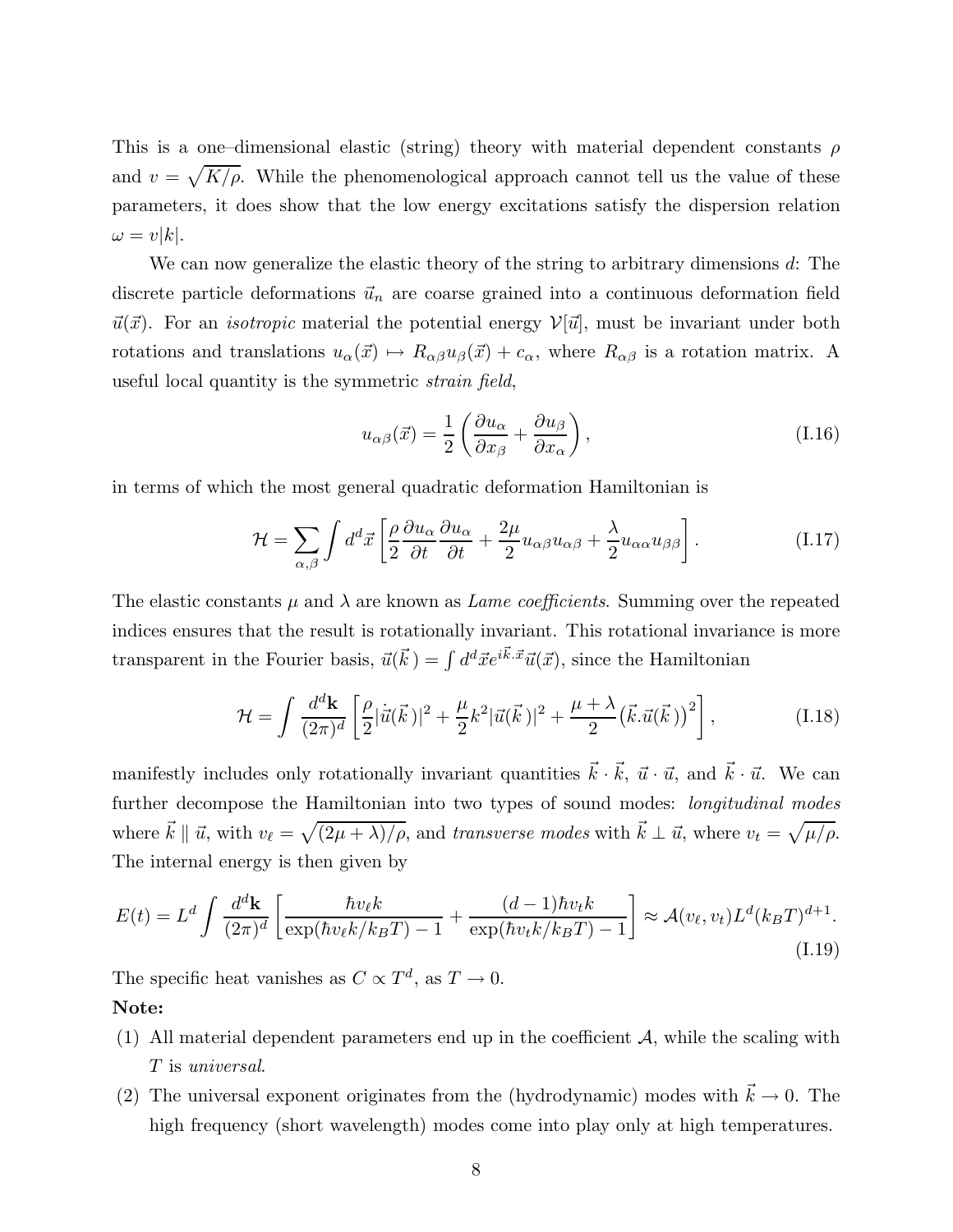- (3) The scaling exponent depends on dimensionality and the range of interactions. (Long– range Coulomb interactions lead to a different result.)
- (4) Experimental observation of a power law alerts us to the physics. For example, in superfluid helium, the observation of  $C \propto T^3$  (as opposed to  $C \propto T^{3/2}$  expected for an ideal Bose gas), immediately implies phonon–like excitations as noted by Landau.

 $\star$  There are many other well known examples demonstrating the universality and importance of power laws. For example, consider a cloud of tracers moving in some unspecified medium. The scaling of some characteristic dimension x with time t can alert us to the possible dynamics that governs the motion of the particles. Three simple possibilities are:

- (1) *Diffusion*, in which case  $x \propto \sqrt{Dt}$ .
- (2) Dissipate transport, where  $x \propto vt$ .
- (3) Free forced motion, where  $x \propto gt^2/2$ , as in a gravitational field.

The Navier–Stokes equation for fluid flow is yet another example. We can use these examples to construct general guidelines for setting up and analysing phenomenological field theories. Some of steps in the procedure are:

- (1) Input for construction of the coarse grained Hamiltonian comes from symmetry, range of interactions, and dimensionality.
- (2) Unlike the above example, in general nonlinearities cannot be ignored in the resulting effective field theory. We shall learn how to treat such nonlinearities by the methods of perturbation theory and the renormalization group.
- (3) Output of the analysis is expressed in terms of universal exponents, and other functional dependances that can be directly compared with experiments.